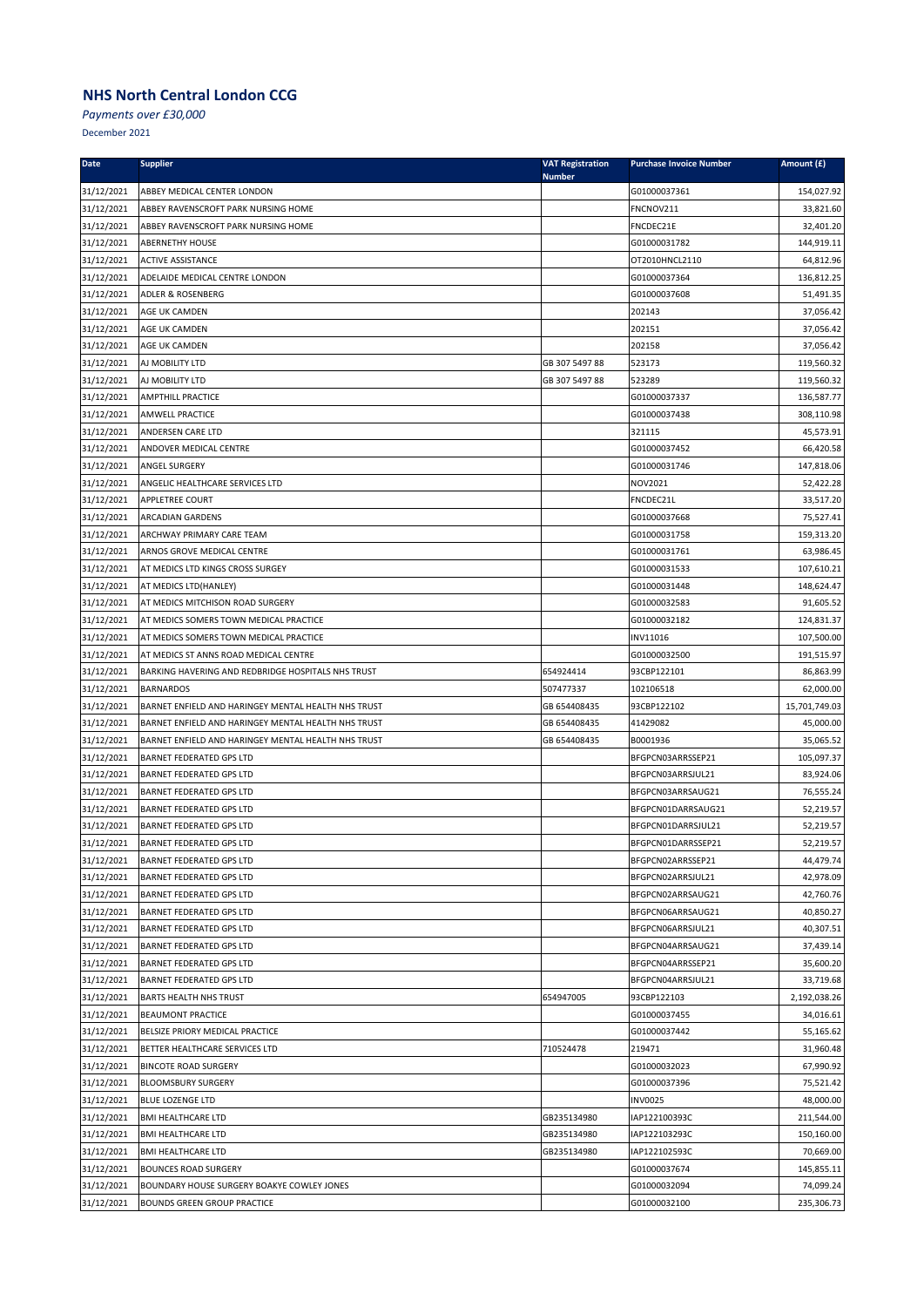*Payments over £30,000*

| <b>Date</b> | <b>Supplier</b>                                       | <b>VAT Registration</b><br><b>Number</b> | <b>Purchase Invoice Number</b> | Amount (£)    |
|-------------|-------------------------------------------------------|------------------------------------------|--------------------------------|---------------|
| 31/12/2021  | BRIAN & BARBARA BOFKIN V BOFKIN                       |                                          | BBBVB001                       | 60,936.26     |
| 31/12/2021  | <b>BRIDGE HOUSE SURGERY</b>                           |                                          | G01000032194                   | 119,252.43    |
| 31/12/2021  | <b>BRIDGE RENEWAL TRUST</b>                           |                                          | BRTNCLCCG20212203              | 36,000.00     |
| 31/12/2021  | BRITISH PREGNANCY ADVISORY SERVICE                    |                                          | 50331                          | 108,922.87    |
| 31/12/2021  | <b>BRITISH RED CROSS SOCIETY</b>                      | GB706926227                              | 650122223                      | 79,321.00     |
| 31/12/2021  | <b>BRITISH RED CROSS SOCIETY</b>                      | GB706926227                              | 650122225                      | 30,108.00     |
| 31/12/2021  | <b>BRITISH RED CROSS SOCIETY</b>                      | GB706926227                              | 650122226                      | 30,108.00     |
| 31/12/2021  | BRONDESBURY MEDICAL CENTRE                            |                                          | G01000031921                   | 375,376.55    |
| 31/12/2021  | <b>BROOKFIELD PARK SURGERY</b>                        |                                          | G01000037408                   | 45,641.36     |
| 31/12/2021  | BRUNSWICK PARK MEDICAL PRACTICE                       |                                          | G01000037613                   | 76,183.28     |
| 31/12/2021  | CAMBRIDGE UNIVERSITY HOSPITALS NHS FOUNDATION TRUST   | 654910528                                | 93CBP122105                    | 43,896.51     |
| 31/12/2021  | CAMDEN & ISLINGTON ESTATES PARTNERSHIP                |                                          | 140                            | 40,591.44     |
| 31/12/2021  | CAMDEN & ISLINGTON NHS FOUNDATION TRUST               | GB 654406245                             | 93CBP122106                    | 10,491,420.06 |
| 31/12/2021  | CAMDEN HEALTH IMPROVEMENT PRACTICE Y02674             |                                          | G01000031985                   | 79,142.89     |
| 31/12/2021  | CARE FEE RECOVERY LTD                                 |                                          | PUPOC 221221                   | 62,991.46     |
| 31/12/2021  | CARE UK COMMUNITY PARTNERSHIPS LTD                    | 594959072                                | ELMST003345                    | 128,340.00    |
| 31/12/2021  | CARNALL FARRAR LTD                                    | GB197113106                              | 871                            | 119,430.00    |
| 31/12/2021  | <b>CATARACT CENTRE</b>                                |                                          | 760                            | 92,656.37     |
| 31/12/2021  | <b>CATARACT CENTRE</b>                                |                                          | 758                            | 67,227.06     |
| 31/12/2021  | CATARACT CENTRE                                       |                                          | 757                            | 50,000.00     |
| 31/12/2021  | CAVERSHAM GROUP PRACTICE                              |                                          | G01000037372                   | 269,899.01    |
| 31/12/2021  | CENTRAL & NORTH WEST LONDON NHS FOUNDATION TRUST      | 654970895                                | 93CBP122107                    | 3,868,119.73  |
| 31/12/2021  | CENTRAL LONDON COMMUNITY HEALTHCARE NHS TRUST         | 654440485                                | 93CBP122108                    | 4,469,871.72  |
| 31/12/2021  | <b>CERNER LTD</b>                                     | 779 0471 93                              | 102005081                      | 77,551.33     |
| 31/12/2021  | <b>CHALFONT ROAD SURGERY</b>                          |                                          | G01000032083                   | 92,274.26     |
| 31/12/2021  | CHELSEA AND WESTMINSTER HOSPITAL NHS FOUNDATION TRUST | 654915415                                | 93CBP122109                    | 309,133.60    |
| 31/12/2021  | CHESHIRE ROAD SURGERY                                 |                                          | G01000032410                   | 64,636.60     |
| 31/12/2021  | CHILTERN SUPPORT & HOUSING LTD                        |                                          | 42541                          | 119,360.85    |
| 31/12/2021  | CHILTERN SUPPORT & HOUSING LTD                        |                                          | 42661                          | 83,084.65     |
| 31/12/2021  | CHOLMLEY GARDENS MEDICAL CENTRE                       |                                          | G01000032009                   | 91,713.90     |
| 31/12/2021  | CHRISTCHURCH HALL SURGERY                             |                                          | G01000037483                   | 49,084.62     |
| 31/12/2021  | CHS HEALTHCARE                                        | 669927759                                | INV009168                      | 72,030.00     |
| 31/12/2021  | CITY ROAD MEDICAL CENTRE                              |                                          | G01000037428                   | 137,164.94    |
| 31/12/2021  | <b>CLAASSEN &amp; PARTNER</b>                         |                                          | G01000031632                   | 125,053.98    |
| 31/12/2021  | CLERKENWELL MEDICAL PRACTICE                          |                                          | G01000037432                   | 175,267.68    |
| 31/12/2021  | COCKFOSTERS MEDICAL CENTRE                            |                                          | G01000037651                   | 70,939.07     |
| 31/12/2021  | COMMUNITY HEALTH PARTNERSHIPS LTD                     | GB782562113                              | 0060222948                     | 64,399.08     |
| 31/12/2021  | <b>COMMUNITY MATTERS</b>                              | 195159769                                | 1232                           | 105,600.00    |
| 31/12/2021  | CONCEPT CARE SOLUTIONS LTD                            | 919420719                                | 60633A                         | 45,413.09     |
| 31/12/2021  | CORNWALL HOUSE SURGERY                                |                                          | G01000037543                   | 57,401.37     |
| 31/12/2021  | <b>CROUCH HALL SURGERY</b>                            |                                          | G01000032341                   | 84,174.83     |
| 31/12/2021  | CYGNET LEARNING DISABILITIES LTD                      | GB248 2803 96                            | FLO0161731                     | 33,120.00     |
| 31/12/2021  | CYGNET LEARNING DISABILITIES LTD                      | GB248 2803 96                            | FLO0209470                     | 33,120.00     |
| 31/12/2021  | DAISY CORPORATE SERVICES TRADING LTD                  |                                          | 11261110                       | 53,856.76     |
| 31/12/2021  | DALEHAM GARDENS HEALTH CENTRE                         |                                          | G01000032374                   | 48,424.91     |
| 31/12/2021  | <b>DELL CORPORATION LTD</b>                           | 635823528                                | 7402771952                     | 32,904.00     |
| 31/12/2021  | <b>DELL CORPORATION LTD</b>                           | 635823528                                | 7402769078                     | 32,050.00     |
| 31/12/2021  | DELL CORPORATION LTD                                  | 635823528                                | 7402769079                     | 32,050.00     |
| 31/12/2021  | DELL CORPORATION LTD                                  | 635823528                                | 7402768894                     | 31,068.00     |
| 31/12/2021  | DERWENT CRESCENT MEDICAL CENTRE                       |                                          | G01000032457                   | 57,234.65     |
| 31/12/2021  | DESTINY NURSING & CARE AGENCY                         |                                          | 03441                          | 64,203.37     |
| 31/12/2021  | <b>DESTINY NURSING &amp; CARE AGENCY</b>              |                                          | 03444                          | 62,859.68     |
| 31/12/2021  | <b>DIMENSIONS UK LTD</b>                              | GB765332033                              | CHCDEC2145                     | 49,002.68     |
| 31/12/2021  | DIMENSIONS UK LTD                                     | GB765332033                              | CHCNOV21K16                    | 46,907.15     |
| 31/12/2021  | DR AKUNJEE                                            |                                          | G01000037511                   | 215,673.02    |
| 31/12/2021  | DR AZIM & PARTNERS                                    |                                          | G01000037695                   | 91,339.04     |
| 31/12/2021  | DR AZIM & PARTNERS                                    |                                          | 101428-16-DEC-2021             | 43,096.68     |
| 31/12/2021  | DR CAPLAN                                             |                                          | G01000032491                   | 110,593.08    |
| 31/12/2021  | DR DAS GUPTA                                          |                                          | G01000037479                   | 45,171.39     |
| 31/12/2021  | DR DS MONKMAN                                         |                                          | G01000032312                   | 105,787.37    |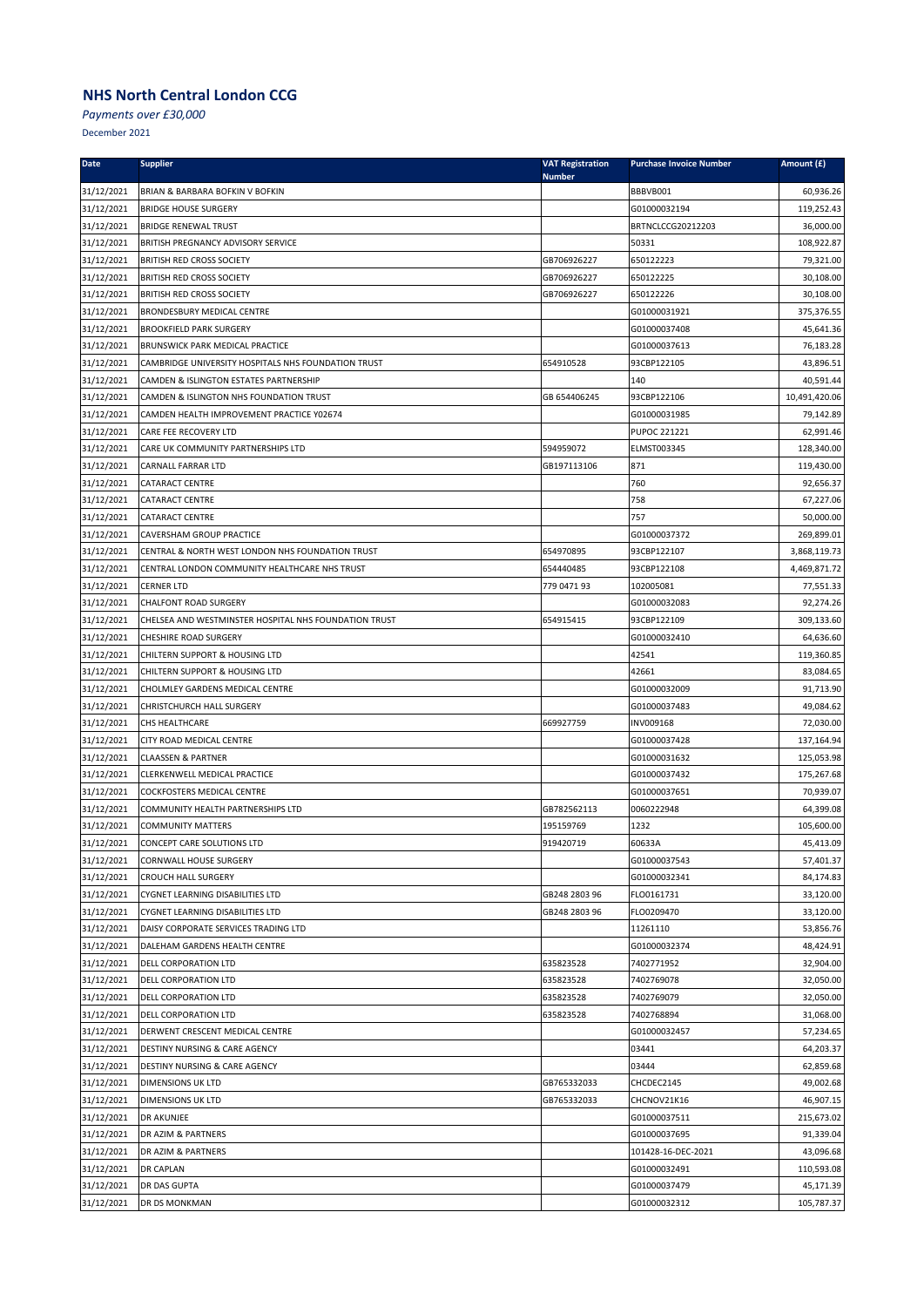*Payments over £30,000*

| <b>Date</b>              | <b>Supplier</b>                                                                              | <b>VAT Registration</b><br><b>Number</b> | <b>Purchase Invoice Number</b> | Amount (£)             |
|--------------------------|----------------------------------------------------------------------------------------------|------------------------------------------|--------------------------------|------------------------|
| 31/12/2021               | DR FJ MCKENZIE EAST FINCHLEY                                                                 |                                          | G01000031394                   | 43,886.47              |
| 31/12/2021               | DR IKUWUKE                                                                                   |                                          | G01000031514                   | 48,296.15              |
| 31/12/2021               | DR JEYARAJAH                                                                                 |                                          | G01000032464                   | 61,871.49              |
| 31/12/2021               | DR M STEINBERG                                                                               |                                          | G01000032632                   | 207,742.67             |
| 31/12/2021               | DR QM RAHMAN                                                                                 |                                          | G01000037660                   | 73,491.58              |
| 31/12/2021               | DR ROHAN                                                                                     |                                          | G01000031668                   | 194,968.19             |
| 31/12/2021               | DR ROHAN                                                                                     |                                          | G01000031352                   | 35,206.28              |
| 31/12/2021               | DR SIVANANTHAN                                                                               |                                          | G01000032128                   | 55,008.75              |
| 31/12/2021               | DR THERESE MARIE ANTOINETTE ANAND                                                            |                                          | <b>TMAA001</b>                 | 79,452.05              |
| 31/12/2021               | DR WOOLLACOTT                                                                                |                                          | G01000037497                   | 50,625.60              |
| 31/12/2021               | DRS CARE HOMES LTD                                                                           |                                          | <b>SK49</b>                    | 33,615.62              |
| 31/12/2021               | DRS CARE HOMES LTD                                                                           |                                          | <b>SK48</b>                    | 32,400.00              |
| 31/12/2021               | DRS CARE HOMES LTD                                                                           |                                          | <b>SK50</b>                    | 32,400.00              |
| 31/12/2021               | DRS G MANGALESWARADEVI & Y MUKHTAR                                                           |                                          | G01000037487                   | 49,911.80              |
| 31/12/2021               | DRS NEELESH & TAMARA BOWRY                                                                   |                                          | G01000037470                   | 50,830.07              |
| 31/12/2021               | EAGLE HOUSE SURGERY ENFIELD                                                                  |                                          | G01000032288                   | 153,011.70             |
| 31/12/2021               | EAST AND NORTH HERTFORDSHIRE NHS TRUST                                                       | 654973984                                | 93CBP122110                    | 109,392.88             |
| 31/12/2021               | EAST ENFIELD MEDICAL PRACTICE                                                                |                                          | G01000032300                   | 71,557.82              |
| 31/12/2021               | EAST FINCHLEY MEDICAL PRACTICE                                                               |                                          | G01000037600                   | 73,171.80              |
| 31/12/2021               | EAST LONDON NHS FOUNDATION TRUST                                                             | 654975390                                | 93CBP122111                    | 84,889.81              |
| 31/12/2021               | <b>EDMONTON MEDICAL CENTRE</b>                                                               |                                          | G01000032380                   | 46,804.78              |
| 31/12/2021               | ELIZABETH AVENUE GROUP PRACTICE                                                              |                                          | G01000037352                   | 92,653.54              |
| 31/12/2021               | ELYSIUM HEALTHCARE LTD                                                                       | GB257732580                              | WDH01740                       | 44,217.47              |
| 31/12/2021               | ELYSIUM HEALTHCARE LTD                                                                       | GB257732580                              | WDH01833                       | 42,791.10              |
| 31/12/2021               | ENFIELD HEALTHCARE ALLIANCE LTD                                                              |                                          | G01000032091                   | 84,692.22              |
| 31/12/2021               | EVALUCOM CONSULTING LTD                                                                      | 899541850                                | NCLCCGDCAQPQ1202122            | 36,000.00              |
| 31/12/2021               | EVERGLADE MEDICAL PARCTICE                                                                   |                                          | G01000037535                   | 101,074.47             |
| 31/12/2021               | <b>EVERGREEN PCC</b>                                                                         |                                          | G01000032413                   | 363,793.66             |
| 31/12/2021               | FAMILY PRACTICE LONDON                                                                       |                                          | G01000037377                   | 54,455.48              |
| 31/12/2021               | FEDERATED 4 HEALTH LTD                                                                       |                                          | G01000031340                   | 287,999.38             |
| 31/12/2021               | FEDERATED 4 HEALTH LTD                                                                       |                                          | NCLWELLBEING                   | 262,000.00             |
| 31/12/2021               | FEDERATED 4 HEALTH LTD                                                                       |                                          | NCLWELLBEINGDEC21              | 262,000.00             |
| 31/12/2021               | FEDERATED 4 HEALTH LTD                                                                       |                                          | EXTACCESS2122M8                | 103,709.92             |
| 31/12/2021               | FEDERATED 4 HEALTH LTD                                                                       |                                          | <b>HUBS2021</b>                | 103,709.92             |
| 31/12/2021               | FEDERATED 4 HEALTH LTD                                                                       |                                          | N15ARRJUN21                    | 80,034.08              |
| 31/12/2021               | FOCUSED HEALTHCARE LTD                                                                       |                                          | 33028                          | 49,230.72              |
| 31/12/2021               | FOCUSED HEALTHCARE LTD                                                                       |                                          | 33029                          | 32,219.32              |
| 31/12/2021               | FONTHILL CARE (HARRY PARK) LTD                                                               |                                          | CHCDEC2158                     | 31,000.00              |
| 31/12/2021               | FONTHILL CARE (HARRY PARK) LTD                                                               |                                          | CHCNOV21K36                    | 30,000.00              |
| 31/12/2021               | <b>FOREST CARE VILLAGE</b>                                                                   |                                          | FCV346461A                     | 70,948.21              |
| 31/12/2021               | FOREST CARE VILLAGE                                                                          |                                          | FCV346461B                     | 32,403.21              |
| 31/12/2021               | <b>FOREST GROUP PRACTICE</b>                                                                 |                                          | G01000031367                   | 1,317,364.72           |
| 31/12/2021               | FORTUNE GREEN PRACTICE                                                                       |                                          | G01000037404                   | 34,789.34              |
| 31/12/2021               | FOUR SEASONS HEALTH CARE LTD                                                                 | 927365991                                | FNCNOV2126                     | 49,365.60              |
| 31/12/2021               | FOUR SEASONS HEALTH CARE LTD                                                                 | 927365991                                | FNCDEC2193                     | 38,377.60              |
| 31/12/2021               | <b>GANESH &amp; PARTNER</b>                                                                  |                                          | G01000031854                   | 59,398.19              |
| 31/12/2021               | <b>GILLAN HOUSE SURGERY</b>                                                                  |                                          | G01000037683                   | 112,128.71             |
| 31/12/2021               | <b>GOOD NEIGHBOUR CARE</b>                                                                   |                                          | 0234839392722                  | 30,195.58              |
| 31/12/2021<br>31/12/2021 | <b>GOODINGE GROUP PRACTICE</b>                                                               |                                          | G01000037344                   | 146,134.68             |
|                          | <b>GOWER STREET PRACTICE</b>                                                                 |                                          | G01000037334                   | 92,818.75              |
| 31/12/2021               | GRAYS INN MEDICAL PRACTICE<br>GREAT ORMOND STREET HOSPITAL FOR CHILDREN NHS FOUNDATION TRUST | 654922910                                | G01000031454                   | 81,239.38              |
| 31/12/2021               |                                                                                              |                                          | 93CBP122112                    | 4,094,976.23           |
| 31/12/2021               | <b>GREEN CEDARS GP SURGERY</b><br><b>GREEN LANES SURGERY</b>                                 |                                          | G01000037700                   | 55,345.00              |
| 31/12/2021               |                                                                                              |                                          | G01000031370                   | 285,532.06             |
| 31/12/2021<br>31/12/2021 | GREENBROOK HEALTHCARE (HOUNSLOW) LTD<br>GREENFIELD MEDICAL CENTRE                            |                                          | NP2110145<br>G01000031476      | 43,665.16<br>68,443.75 |
|                          | <b>GRIMBLE &amp; PARTNERS</b>                                                                |                                          |                                | 81,595.17              |
| 31/12/2021<br>31/12/2021 | GROUP PRACTICE AT RIVER PLACE                                                                |                                          | G01000031749<br>G01000037329   | 106,109.56             |
| 31/12/2021               | GROVELANDS ROAD MEDICAL CENTRE                                                               |                                          | G01000031525                   | 113,527.68             |
| 31/12/2021               | GUYS & ST THOMAS HOSPITAL NHS FOUNDATION TRUST                                               | 654923417                                | 93CBP122113                    | 1,341,862.79           |
|                          |                                                                                              |                                          |                                |                        |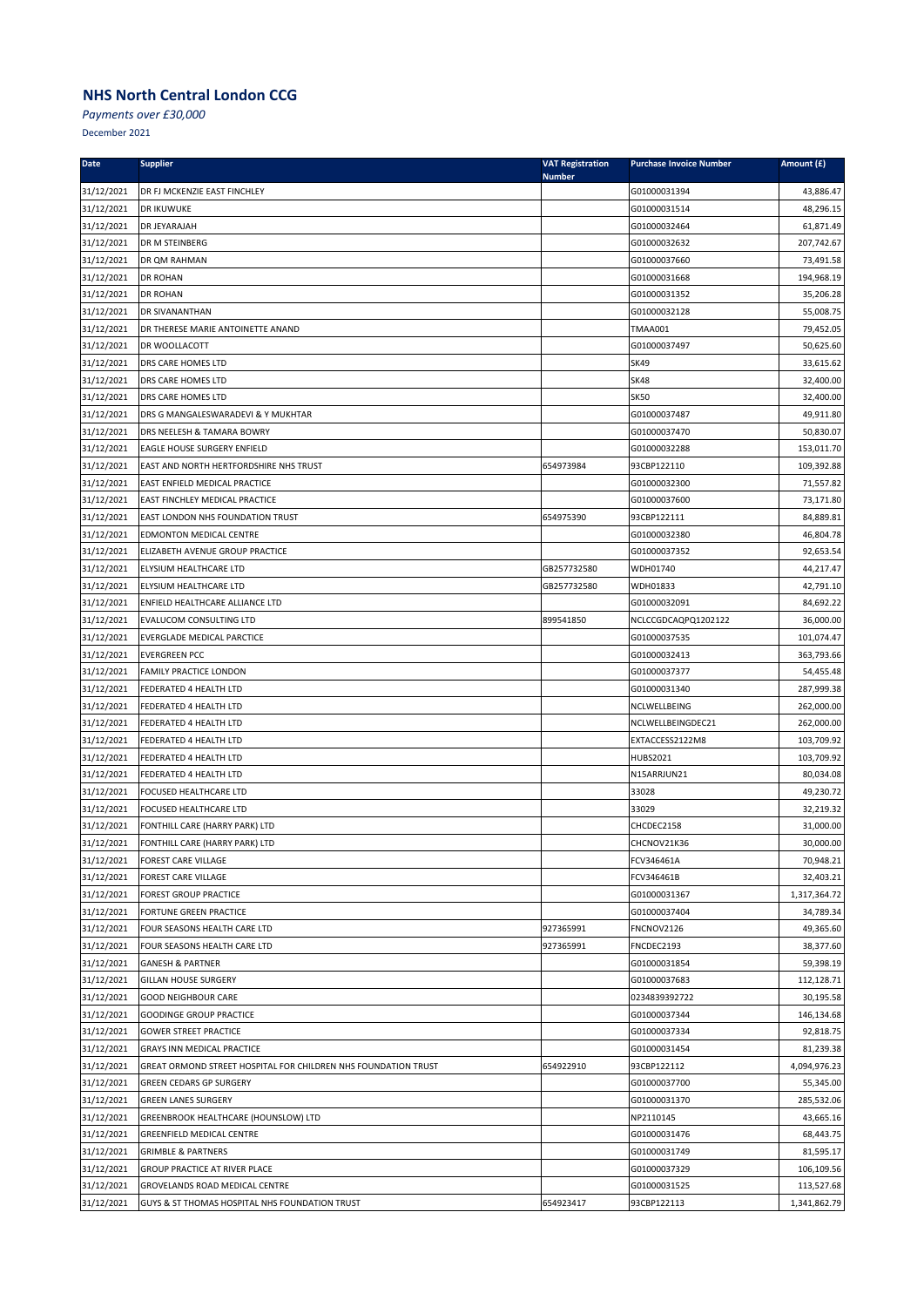*Payments over £30,000*

| Date       | <b>Supplier</b>                                   | <b>VAT Registration</b><br><b>Number</b> | <b>Purchase Invoice Number</b> | Amount (£)   |
|------------|---------------------------------------------------|------------------------------------------|--------------------------------|--------------|
| 31/12/2021 | HAMPSTEAD GROUP PRACTICE                          |                                          | G01000031427                   | 286,701.66   |
| 31/12/2021 | HARTWIG CARE LTD                                  |                                          | 13447                          | 125,782.29   |
| 31/12/2021 | HAVERGAL VILLAS                                   |                                          | G01000031495                   | 59,372.39    |
| 31/12/2021 | <b>HEATHFIELDS</b>                                |                                          | G01000031530                   | 79,761.05    |
| 31/12/2021 | <b>HENDON WAY SURGERY</b>                         |                                          | G01000037692                   | 80,970.31    |
| 31/12/2021 | HENRY NIHILL HOUSE                                |                                          | CHCDEC2187                     | 41,889.86    |
| 31/12/2021 | HENRY NIHILL HOUSE                                |                                          | CHCNOV21010                    | 40,538.57    |
| 31/12/2021 | HIGHBURY GRANGE MEDICAL PRACTICE                  |                                          | G01000037445                   | 90,497.09    |
| 31/12/2021 | HIGHGATE GROUP PRACTICE                           |                                          | G01000031457                   | 217,613.16   |
| 31/12/2021 | HIGHGATE PRIVATE CLINIC LTD                       |                                          | 93C0621HGSLA                   | 92,340.00    |
| 31/12/2021 | HIGHGATE PRIVATE CLINIC LTD                       |                                          | 93C0721HGSLA                   | 92,340.00    |
| 31/12/2021 | HIGHGATE PRIVATE CLINIC LTD                       |                                          | 93C0821HGSLA                   | 92,340.00    |
| 31/12/2021 | HIGHGATE PRIVATE CLINIC LTD                       |                                          | 93C0921HGSLA                   | 92,340.00    |
| 31/12/2021 | <b>HIGHLANDS PRACTICE</b>                         | 773865873                                | G01000037671                   | 116,614.00   |
| 31/12/2021 | <b>HMRC</b>                                       | 654457614                                | 475PS004403182208              | 961,184.06   |
| 31/12/2021 | HODFORD ROAD SURGERY                              |                                          | G01000032241                   | 37,998.61    |
| 31/12/2021 | HOLBORN MEDICAL CENTRE                            |                                          | G01000031479                   | 204,915.23   |
| 31/12/2021 | HOMEDOTCARE LTD                                   |                                          | HDCCCG0921                     | 89,211.18    |
| 31/12/2021 | HOMEDOTCARE LTD                                   |                                          | HDCCCG0921A                    | 87,230.58    |
| 31/12/2021 | HOMERTON UNIVERSITY HOSPITAL NHS FOUNDATION TRUST | 654965884                                | 93CBP122114                    | 1,408,752.71 |
| 31/12/2021 | HORNSEY WOOD GREEN GP                             |                                          | G01000037677                   | 65,648.28    |
| 31/12/2021 | <b>HURLEY CLINIC</b>                              |                                          | G01000031927                   | 135,594.98   |
| 31/12/2021 | IMPERIAL COLLEGE HEALTHCARE NHS TRUST             | 654945990                                | 93CBP122115                    | 1,688,505.84 |
| 31/12/2021 | <b>INHEALTH LTD</b>                               | 787424685                                | <b>IHLIN0035829</b>            | 619,685.60   |
| 31/12/2021 | IPLATO HEALTHCARE LTD                             | 906258620                                | 14497                          | 47,951.28    |
| 31/12/2021 | IPLATO HEALTHCARE LTD                             | 906258620                                | 14709                          | 47,951.28    |
| 31/12/2021 | <b>ISAACSON &amp; PARTNERS</b>                    |                                          | G01000037573                   | 49,948.49    |
| 31/12/2021 | ISLINGTON CENTRAL MEDICAL CENTRE                  |                                          | G01000037347                   | 234,237.14   |
| 31/12/2021 | <b>ISLINGTON COUNCIL</b>                          | 232 7514 79                              | NB08107                        | 167,675.00   |
| 31/12/2021 | <b>ISLINGTON COUNCIL</b>                          | 232 7514 79                              | RH00527                        | 116,633.00   |
| 31/12/2021 | <b>ISLINGTON COUNCIL</b>                          | 232 7514 79                              | RH00528                        | 116,633.00   |
| 31/12/2021 | <b>ISLINGTON COUNCIL</b>                          | 232 7514 79                              | RA04477                        | 30,000.00    |
| 31/12/2021 | <b>ISLINGTON COUNCIL</b>                          | 232 7514 79                              | RA04520                        | 30,000.00    |
| 31/12/2021 | <b>ISLINGTON COUNCIL</b>                          | 232 7514 79                              | RA04565                        | 30,000.00    |
| 31/12/2021 | ISLINGTON GP GROUP LTD (THE)                      |                                          | LMFINV2122                     | 177,836.00   |
| 31/12/2021 | ISLINGTON GP GROUP LTD (THE)                      |                                          | ARRSINV1121                    | 171,451.07   |
| 31/12/2021 | ISLINGTON GP GROUP LTD (THE)                      |                                          | ACCOV19ADJINV0721              | 140,000.00   |
| 31/12/2021 | ISLINGTON GP GROUP LTD (THE)                      |                                          | ACCOV19ADJINV1221              | 140,000.00   |
| 31/12/2021 | ISLINGTON GP GROUP LTD (THE)                      |                                          | HUBINV1221                     | 121,588.67   |
| 31/12/2021 | ISLINGTON GP GROUP LTD (THE)                      |                                          | PCNINV1221                     | 68,603.36    |
| 31/12/2021 | ISLINGTON GP GROUP LTD (THE)                      |                                          | <b>SMIINV1221</b>              | 65,984.20    |
| 31/12/2021 | ISLINGTON GP GROUP LTD (THE)                      |                                          | GYNAEINV1121                   | 65,969.42    |
| 31/12/2021 | ISLINGTON GP GROUP LTD (THE)                      |                                          | <b>ENTINV1121</b>              | 59,724.10    |
| 31/12/2021 | ISLINGTON GP GROUP LTD (THE)                      |                                          | WICINV1221                     | 55,500.00    |
| 31/12/2021 | ISLINGTON GP GROUP LTD (THE)                      |                                          | 101425-15-DEC-2021             | 52,533.87    |
| 31/12/2021 | ISLINGTON GP GROUP LTD (THE)                      |                                          | FEDINFINV1221                  | 41,500.00    |
| 31/12/2021 | JAI MEDICAL CENTRE                                |                                          | G01000037579                   | 87,184.68    |
| 31/12/2021 | JAMES WIGG PRACTICE                               |                                          | G01000031467                   | 375,573.29   |
| 31/12/2021 | JEWISH CARE                                       | 587033133                                | <b>FNCNOV21008</b>             | 48,002.23    |
| 31/12/2021 | JEWISH CARE                                       | 587033133                                | CHCDEC21106                    | 41,140.58    |
| 31/12/2021 | JEWISH CARE                                       | 587033133                                | CHCNOV21016                    | 37,988.58    |
| 31/12/2021 | JEWISH CARE                                       | 587033133                                | FNCDEC21137                    | 35,108.00    |
| 31/12/2021 | JS MEDICAL PRACTICE                               |                                          | G01000031493                   | 140,197.27   |
| 31/12/2021 | <b>KEANE &amp; PARTNER</b>                        |                                          | G01000032595                   | 48,944.94    |
| 31/12/2021 | <b>KEATS GROUP PRACTICE</b>                       |                                          | G01000031497                   | 146,840.72   |
| 31/12/2021 | <b>KEATS SURGERY</b>                              |                                          | G01000037646                   | 54,985.90    |
| 31/12/2021 | KILLICK STREET HEALTH CENTRE                      |                                          | G01000037424                   | 163,164.44   |
| 31/12/2021 | KING'S COLLEGE HOSPITAL NHS FOUNDATION TRUST      | 654926800                                | 93CBP122116                    | 224,243.80   |
| 31/12/2021 | KISIMUL GROUP LTD                                 |                                          | CHCDEC21119                    | 59,572.39    |
| 31/12/2021 | KISIMUL GROUP LTD                                 |                                          | CHCNOV21024                    | 57,650.70    |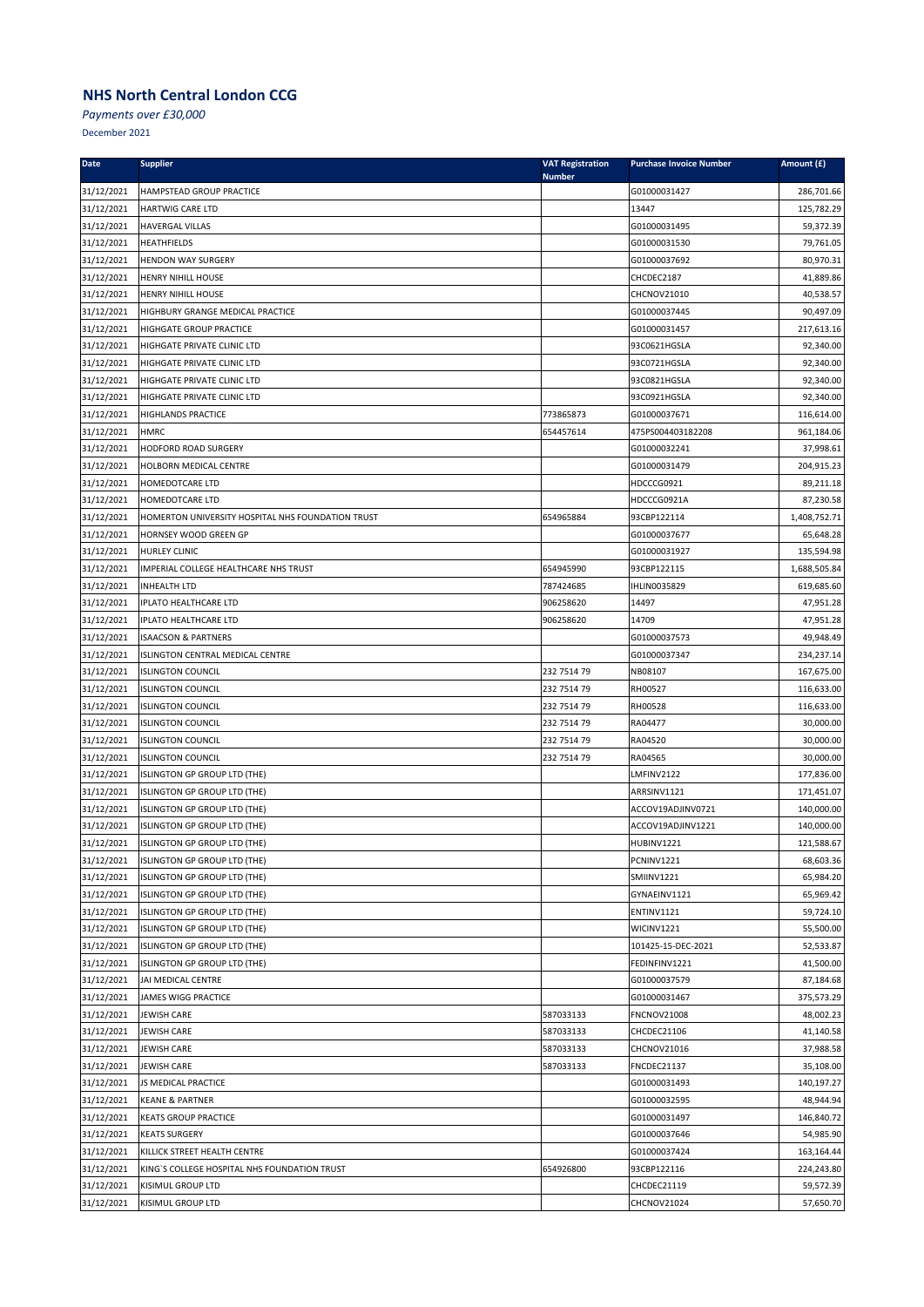*Payments over £30,000*

| <b>Date</b>              | <b>Supplier</b>                                      | <b>VAT Registration</b><br><b>Number</b> | <b>Purchase Invoice Number</b> | Amount (£)              |
|--------------------------|------------------------------------------------------|------------------------------------------|--------------------------------|-------------------------|
| 31/12/2021               | LANE END MEDICAL GROUP                               |                                          | G01000037604                   | 264,619.73              |
| 31/12/2021               | LANGUAGELINE SOLUTIONS                               | 736300262                                | 13427                          | 34,204.50               |
| 31/12/2021               | LATYMER ROAD SURGERY                                 |                                          | G01000037508                   | 50,181.63               |
| 31/12/2021               | LEWISHAM & GREENWICH NHS TRUST                       | 654928206                                | 93CBP122117                    | 58,180.29               |
| 31/12/2021               | LICHFIELD GROVE SURGERY                              |                                          | G01000031576                   | 52,831.81               |
| 31/12/2021               | LONDON AMBULANCE SERVICE NHS TRUST                   | 654967192                                | 93CBP122118                    | 5,445,489.41            |
| 31/12/2021               | LONDON BOROUGH OF BARNET                             | 229236070                                | 400001954120251761181220154816 | 154,816.00              |
| 31/12/2021               | LONDON BOROUGH OF CAMDEN                             | 232 3164 03                              | 24116255                       | 49,343.11               |
| 31/12/2021               | LONDON BOROUGH OF CAMDEN                             | 232 3164 03                              | 24190194                       | 46,742.02               |
| 31/12/2021               | LONDON BOROUGH OF CAMDEN                             | 232 3164 03                              | 24116289                       | 43,667.80               |
| 31/12/2021               | LONDON BOROUGH OF CAMDEN                             | 232 3164 03                              | 24116271                       | 42,564.34               |
| 31/12/2021               | LONDON BOROUGH OF ENFIELD                            | 220670890                                | 84484367                       | 124,670.14              |
| 31/12/2021               | LONDON CENTRAL & WEST UNSCHEDULED CARE COLLABORATIVE | 193468765                                | 4567                           | 760,127.26              |
| 31/12/2021               | LONDON CENTRAL & WEST UNSCHEDULED CARE COLLABORATIVE | 193468765                                | 4533                           | 691,367.72              |
| 31/12/2021               | LONDON CENTRAL & WEST UNSCHEDULED CARE COLLABORATIVE | 193468765                                | 4543                           | 612,131.59              |
| 31/12/2021               | LONDON CENTRAL & WEST UNSCHEDULED CARE COLLABORATIVE | 193468765                                | 4542                           | 560,093.20              |
| 31/12/2021               | LONDON CENTRAL & WEST UNSCHEDULED CARE COLLABORATIVE | 193468765                                | 4386                           | 384,246.00              |
| 31/12/2021               | LONDON CENTRAL & WEST UNSCHEDULED CARE COLLABORATIVE | 193468765                                | 4608                           | 367,912.55              |
| 31/12/2021               | LONDON CENTRAL & WEST UNSCHEDULED CARE COLLABORATIVE | 193468765                                | 4610                           | 262,794.65              |
| 31/12/2021               | LONDON CENTRAL & WEST UNSCHEDULED CARE COLLABORATIVE | 193468765                                | 4609                           | 236,515.19              |
| 31/12/2021               | LONDON CENTRAL & WEST UNSCHEDULED CARE COLLABORATIVE | 193468765                                | 4611                           | 223,375.53              |
| 31/12/2021               | LONDON CENTRAL & WEST UNSCHEDULED CARE COLLABORATIVE | 193468765                                | 4612                           | 223,375.53              |
| 31/12/2021               | LONDON CENTRAL & WEST UNSCHEDULED CARE COLLABORATIVE | 193468765                                | 4534                           | 72,528.00               |
| 31/12/2021               | LONDON CENTRAL & WEST UNSCHEDULED CARE COLLABORATIVE | 193468765                                | 4568                           | 72,528.00               |
| 31/12/2021               | LONDON NORTH WEST HEALTHCARE NHS TRUST               | 654463720                                | 93CBP122119                    | 1,378,791.60            |
| 31/12/2021               | LONGROVE SURGERY                                     |                                          | G01000031644                   | 206,156.39              |
| 31/12/2021               | LUKKA CARE HOMES (2010) LTD                          |                                          | FNCNov21K3                     | 57,486.00               |
| 31/12/2021               | LUKKA CARE HOMES (2010) LTD                          |                                          | FNCDEC21X                      | 55,663.60               |
| 31/12/2021               | <b>MARCUS &amp; MARCUS LTD</b>                       |                                          | CHCDEC21141                    | 56,124.71               |
| 31/12/2021               | <b>MARCUS &amp; MARCUS LTD</b>                       |                                          | CHCNOV21H                      | 40,580.14               |
| 31/12/2021               | MCCOLLUM & PARTNERS                                  |                                          | G01000037555                   | 78,207.22               |
| 31/12/2021               | <b>MCELLIGOT</b>                                     |                                          | G01000032315                   | 52,531.71               |
| 31/12/2021               | MEDICAL CENTRE DRS SHARMA & TALPAHEWA                |                                          | G01000037639                   | 34,767.12               |
| 31/12/2021               | MEDICAL CENTRE HOLLOWAY ROAD                         |                                          | G01000032431                   | 62,106.93               |
| 31/12/2021               | MID AND SOUTH ESSEX FOUNDATION TRUST                 | GB 654942902                             | 93CBP122104                    | 45,810.15               |
| 31/12/2021               | MILDMAY MEDICAL PRACTICE                             |                                          | G01000037411                   | 84,091.12               |
| 31/12/2021               | MILLER PRACTICE                                      |                                          | G01000037399                   | 107,281.82              |
| 31/12/2021               | MILLWAY MEDICAL PRACTICE                             |                                          | G01000031588                   | 186,253.85              |
| 31/12/2021               | MIND IN ENFIELD AND BARNET                           |                                          | MIE0198                        | 56,072.25               |
| 31/12/2021               | <b>MK LAMBA</b>                                      |                                          | G01000031964                   | 91,077.41               |
| 31/12/2021               | MOORFIELDS EYE HOSPITAL NHS FOUNDATION TRUST         | 654930716                                | 93CBP122120                    | 3,569,306.47            |
| 31/12/2021<br>31/12/2021 | MORECAMBE SURGERY<br>MORRIS HOUSE GROUP PRACTICE     |                                          | G01000037505<br>G01000037655   | 53,631.10<br>161,780.80 |
| 31/12/2021               | MULBERRY MEDICAL PRACTICE                            |                                          | G01000037595                   | 91,615.03               |
| 31/12/2021               | MUSEUM PRACTICE                                      |                                          | G01000031679                   | 61,652.37               |
| 31/12/2021               | MUSWELL HILL PRACTICE                                |                                          | NOINV14681                     | 360,750.07              |
| 31/12/2021               | MUSWELL HILL PRACTICE                                |                                          | G01000032279                   | 129,872.77              |
| 31/12/2021               | MY SUPPORT MONEY                                     |                                          | PHBJAN21JN                     | 149,573.98              |
| 31/12/2021               | MY SUPPORT MONEY                                     |                                          | PHBDEC21JL                     | 147,889.14              |
| 31/12/2021               | MY SUPPORT MONEY                                     |                                          | PHBDEC21JM                     | 134,883.92              |
| 31/12/2021               | <b>MY SUPPORT MONEY</b>                              |                                          | PHBJAN21JO                     | 134,883.92              |
| 31/12/2021               | MY SUPPORT MONEY                                     |                                          | PHBJAN21G                      | 71,082.01               |
| 31/12/2021               | MY SUPPORT MONEY                                     |                                          | PHBDEC21JS                     | 65,800.66               |
| 31/12/2021               | <b>MY SUPPORT MONEY</b>                              |                                          | PHBDEC21JQ                     | 58,319.25               |
| 31/12/2021               | MY SUPPORT MONEY                                     |                                          | PHBJAN21JR                     | 50,194.19               |
| 31/12/2021               | MY SUPPORT MONEY                                     |                                          | PHBDEC21JR                     | 47,660.01               |
| 31/12/2021               | MY SUPPORT MONEY                                     |                                          | PHBJAN21JS                     | 47,660.01               |
| 31/12/2021               | MY SUPPORT MONEY                                     |                                          | PHBJAN21JT                     | 43,384.91               |
| 31/12/2021               | MY SUPPORT MONEY                                     |                                          | PHBDEC21JU                     | 40,731.74               |
| 31/12/2021               | MY SUPPORT MONEY                                     |                                          | PHBJAN21JX                     | 40,731.74               |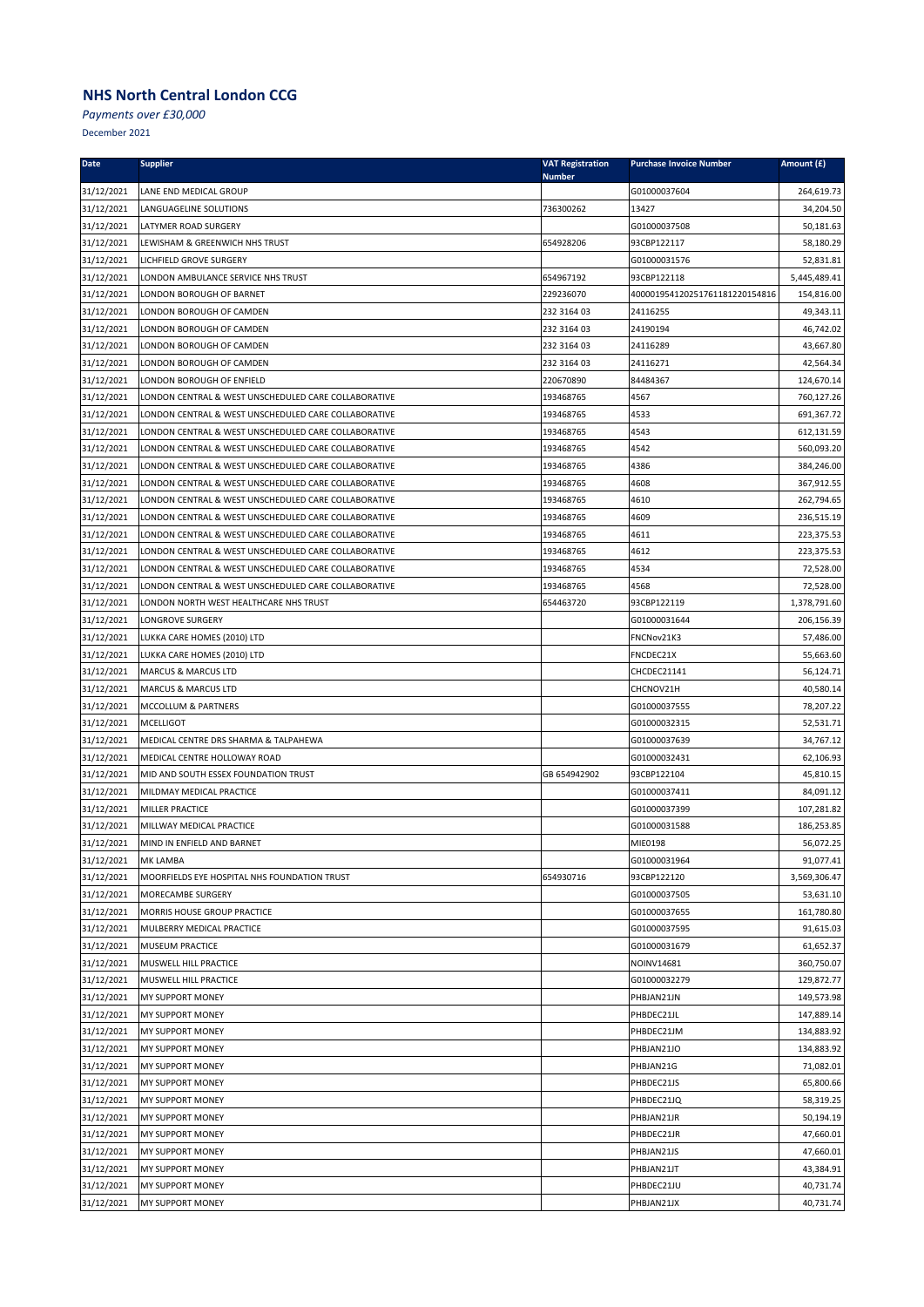*Payments over £30,000*

| 31/12/2021<br><b>MY SUPPORT MONEY</b><br>PHBDEC21JV<br>40,116.92<br>31/12/2021<br>31,510.81<br>MY SUPPORT MONEY<br>PHB DEC 21JD<br>31/12/2021<br>MY SUPPORT MONEY<br>30,667.98<br>PHBJAN21JV<br>31/12/2021<br>MY SUPPORT MONEY<br>PHBJAN21JY<br>30,414.27<br>31/12/2021<br>NATGABNOVEMBER2021<br>NATGAB SERVICES LTD<br>125,614.10<br>31/12/2021<br>GB654442045<br>166,629.00<br>NHS NEL CSU<br>7312817675<br>31/12/2021<br>NHS NORTH EAST LONDON CCG<br>7034300233<br>48,769.29<br>31/12/2021<br>77,039.59<br>NIGHTINGALE HOUSE SURGERY<br>G01000031615<br>31/12/2021<br>100502CDC<br>NISSI HOME CARE LTD<br>129,815.96<br>31/12/2021<br>NORTH EAST LONDON NHS FOUNDATION TRUST<br>654404447<br>93CBP122121<br>303,443.31<br>31/12/2021<br>654404447<br>0000058777<br>46,670.40<br>NORTH EAST LONDON NHS FOUNDATION TRUST<br>31/12/2021<br>0000058954<br>46,371.36<br>NORTH EAST LONDON NHS FOUNDATION TRUST<br>654404447<br>31/12/2021<br>NORTH LONDON HEALTH CENTRE<br>G01000037502<br>92,110.06<br>31/12/2021<br>137,500.00<br>NORTH LONDON HOSPICE<br><b>ENFPCT001420</b><br>31/12/2021<br>NORTH LONDON HOSPICE<br>ENFPCT001416<br>105,662.50<br>31/12/2021<br>NORTH LONDON HOSPICE<br>ENFPCT001417<br>105,662.50<br>31/12/2021<br>105,662.50<br>NORTH LONDON HOSPICE<br>ENFPCT001418<br>31/12/2021<br>65,360.00<br>NORTH LONDON HOSPICE<br>ENFPCT001419<br>31/12/2021<br>NORTH MIDDLESEX UNIVERSITY HOSPITAL NHS TRUST<br>654946204<br>93CBP122122<br>25,847,799.97<br>31/12/2021<br>NORTHERN MEDICAL CENTRE<br>G01000037419<br>99,877.87<br>31/12/2021<br>OAK LODGE MEDICAL CENTRE<br>G01000037569<br>177,099.80<br>31/12/2021<br>G01000037520<br>80,264.18<br>OAKLEIGH ROAD HEALTH CENTRE<br>31/12/2021<br>OAKWOOD MEDICAL CENTRE LONDON<br>84,593.74<br>G01000031834<br>31/12/2021<br>OASIS GROUP (LONDON) LTD TA OASIS CARE<br>99,680.75<br>OCT21REPORT<br>31/12/2021<br>58,396.62<br>OASIS GROUP (LONDON) LTD TA OASIS CARE<br>SEPT21REPORT<br>31/12/2021<br>OLD COURTHOUSE SURGERY<br>G01000037539<br>135,645.17<br>31/12/2021<br>OMNES HEALTHCARE LTD<br>HARINGEYOCT21<br>36,438.00<br>31/12/2021<br>OPEN DOOR YOUNG PEOPLES CONSULTATION SERVICE<br><b>INV0037</b><br>30,666.08<br>31/12/2021<br>OPTEGRA UK LTD<br>GB938297867<br>1060000203<br>135,512.00<br>31/12/2021<br>GB938297867<br>1060003828<br>104,101.39<br>OPTEGRA UK LTD<br>31/12/2021<br>GB938297867<br>51,506.86<br>OPTEGRA UK LTD<br>1060003796<br>31/12/2021<br>229,491.63<br>ORDANCE UNITY CENTRE FOR HEALTH<br>G01000032638<br>31/12/2021<br>30,145.96<br><b>OURRIS PROPERTIES LTD</b><br>FNC SEP 21 G<br>31/12/2021<br>33,955.60<br>OURRIS PROPERTIES LTD T/A AUTUMN GARDENS<br>FNCNOV21LA<br>31/12/2021<br>33,232.00<br>OURRIS PROPERTIES LTD T/A AUTUMN GARDENS<br>FNCDEC21AA<br>31/12/2021<br>G01000037588<br>91,503.87<br>PAINTER & PARTNERS<br>31/12/2021<br>G01000031899<br>90,013.16<br><b>PARK END SURGERY</b><br>31/12/2021<br>PARLIAMENT HILL SURGERY<br>G01000031862<br>85,708.51<br>31/12/2021<br>G01000032119<br>81,827.11<br>PARTNERS (THE) T/A 157 PRACTICE<br>31/12/2021<br>NOINV14740<br>71,976.66<br>PENCEAT MEDICAL LTD<br>31/12/2021<br>PHOENIX PRACTICE LONDON<br>G01000037633<br>187,432.02<br>31/12/2021<br>PINTO & PARTNERS<br>G01000037564<br>68,382.59<br>31/12/2021<br>PRACTICAL CARE<br>134,651.03<br>2542<br>31/12/2021<br>PREBEND STREET<br>G01000037384<br>36,350.72<br>31/12/2021<br>196,652.34<br>PRIMROSE HILL SURGERY<br>G01000037350<br>31/12/2021<br>PRINCE OF WALES ROAD<br>106,898.10<br>G01000031728<br>31/12/2021<br>PRINCESS ALEXANDRA HOSPITAL NHS TRUST (THE)<br>654941317<br>93CBP122129<br>112,179.96<br>31/12/2021<br>580401565<br>OPI700474<br>174,069.60<br>PROBRAND LTD<br>31/12/2021<br>PROBRAND LTD<br>580401565<br>OPI700473<br>152,562.00<br>31/12/2021<br>114,096.82<br>QUEENS CRESCENT PRACTICE<br>G01000037435<br>31/12/2021<br>QUEENSWOOD MEDICAL PRACTICE<br>G01000037704<br>273,550.05<br>31/12/2021<br>RAINBOW PRACTICE<br>G01000031810<br>65,147.48<br>31/12/2021<br>RAMSAY NEUROLOGICAL SERVICES<br>CHCNOV21LE<br>40,608.86<br>31/12/2021<br>34,789.14<br>RAMSAY NEUROLOGICAL SERVICES<br>CHCDEC21169<br>31/12/2021<br>RAMSAY NEUROLOGICAL SERVICES<br>CHCNOV21LG1<br>33,666.90<br>31/12/2021<br>RATHER HOME LTD<br>00026<br>58,459.08<br>31/12/2021<br>RAVENSCROFT MEDICAL CENTRE<br>60,838.06<br>G01000031822<br>31/12/2021<br>G01000032548<br>79,515.10<br>REGENTS PARK PRACTICE (THE)<br>31/12/2021<br>RICHMOND FELLOWSHIP<br>100210314<br>CUSTLNV00143671<br>106,646.83<br>31/12/2021<br>RIDGMOUNT PRACTICE<br>G01000037393<br>185,416.78 | Date | <b>Supplier</b> | <b>VAT Registration</b><br><b>Number</b> | <b>Purchase Invoice Number</b> | Amount (£) |
|-------------------------------------------------------------------------------------------------------------------------------------------------------------------------------------------------------------------------------------------------------------------------------------------------------------------------------------------------------------------------------------------------------------------------------------------------------------------------------------------------------------------------------------------------------------------------------------------------------------------------------------------------------------------------------------------------------------------------------------------------------------------------------------------------------------------------------------------------------------------------------------------------------------------------------------------------------------------------------------------------------------------------------------------------------------------------------------------------------------------------------------------------------------------------------------------------------------------------------------------------------------------------------------------------------------------------------------------------------------------------------------------------------------------------------------------------------------------------------------------------------------------------------------------------------------------------------------------------------------------------------------------------------------------------------------------------------------------------------------------------------------------------------------------------------------------------------------------------------------------------------------------------------------------------------------------------------------------------------------------------------------------------------------------------------------------------------------------------------------------------------------------------------------------------------------------------------------------------------------------------------------------------------------------------------------------------------------------------------------------------------------------------------------------------------------------------------------------------------------------------------------------------------------------------------------------------------------------------------------------------------------------------------------------------------------------------------------------------------------------------------------------------------------------------------------------------------------------------------------------------------------------------------------------------------------------------------------------------------------------------------------------------------------------------------------------------------------------------------------------------------------------------------------------------------------------------------------------------------------------------------------------------------------------------------------------------------------------------------------------------------------------------------------------------------------------------------------------------------------------------------------------------------------------------------------------------------------------------------------------------------------------------------------------------------------------------------------------------------------------------------------------------------------------------------------------------------------------------------------------------------------------------------------------------------------------------------------------------------------------------------------------------------------------------------------------------------------------------------------------------------------------------------------------------------------------------------------------------------------------------------------------------------------------------------------------------------------------------------------------------------------------------------------------------------------------------------------------------------------------------------------------------------------------------------------------------------------------------|------|-----------------|------------------------------------------|--------------------------------|------------|
|                                                                                                                                                                                                                                                                                                                                                                                                                                                                                                                                                                                                                                                                                                                                                                                                                                                                                                                                                                                                                                                                                                                                                                                                                                                                                                                                                                                                                                                                                                                                                                                                                                                                                                                                                                                                                                                                                                                                                                                                                                                                                                                                                                                                                                                                                                                                                                                                                                                                                                                                                                                                                                                                                                                                                                                                                                                                                                                                                                                                                                                                                                                                                                                                                                                                                                                                                                                                                                                                                                                                                                                                                                                                                                                                                                                                                                                                                                                                                                                                                                                                                                                                                                                                                                                                                                                                                                                                                                                                                                                                                                                                 |      |                 |                                          |                                |            |
|                                                                                                                                                                                                                                                                                                                                                                                                                                                                                                                                                                                                                                                                                                                                                                                                                                                                                                                                                                                                                                                                                                                                                                                                                                                                                                                                                                                                                                                                                                                                                                                                                                                                                                                                                                                                                                                                                                                                                                                                                                                                                                                                                                                                                                                                                                                                                                                                                                                                                                                                                                                                                                                                                                                                                                                                                                                                                                                                                                                                                                                                                                                                                                                                                                                                                                                                                                                                                                                                                                                                                                                                                                                                                                                                                                                                                                                                                                                                                                                                                                                                                                                                                                                                                                                                                                                                                                                                                                                                                                                                                                                                 |      |                 |                                          |                                |            |
|                                                                                                                                                                                                                                                                                                                                                                                                                                                                                                                                                                                                                                                                                                                                                                                                                                                                                                                                                                                                                                                                                                                                                                                                                                                                                                                                                                                                                                                                                                                                                                                                                                                                                                                                                                                                                                                                                                                                                                                                                                                                                                                                                                                                                                                                                                                                                                                                                                                                                                                                                                                                                                                                                                                                                                                                                                                                                                                                                                                                                                                                                                                                                                                                                                                                                                                                                                                                                                                                                                                                                                                                                                                                                                                                                                                                                                                                                                                                                                                                                                                                                                                                                                                                                                                                                                                                                                                                                                                                                                                                                                                                 |      |                 |                                          |                                |            |
|                                                                                                                                                                                                                                                                                                                                                                                                                                                                                                                                                                                                                                                                                                                                                                                                                                                                                                                                                                                                                                                                                                                                                                                                                                                                                                                                                                                                                                                                                                                                                                                                                                                                                                                                                                                                                                                                                                                                                                                                                                                                                                                                                                                                                                                                                                                                                                                                                                                                                                                                                                                                                                                                                                                                                                                                                                                                                                                                                                                                                                                                                                                                                                                                                                                                                                                                                                                                                                                                                                                                                                                                                                                                                                                                                                                                                                                                                                                                                                                                                                                                                                                                                                                                                                                                                                                                                                                                                                                                                                                                                                                                 |      |                 |                                          |                                |            |
|                                                                                                                                                                                                                                                                                                                                                                                                                                                                                                                                                                                                                                                                                                                                                                                                                                                                                                                                                                                                                                                                                                                                                                                                                                                                                                                                                                                                                                                                                                                                                                                                                                                                                                                                                                                                                                                                                                                                                                                                                                                                                                                                                                                                                                                                                                                                                                                                                                                                                                                                                                                                                                                                                                                                                                                                                                                                                                                                                                                                                                                                                                                                                                                                                                                                                                                                                                                                                                                                                                                                                                                                                                                                                                                                                                                                                                                                                                                                                                                                                                                                                                                                                                                                                                                                                                                                                                                                                                                                                                                                                                                                 |      |                 |                                          |                                |            |
|                                                                                                                                                                                                                                                                                                                                                                                                                                                                                                                                                                                                                                                                                                                                                                                                                                                                                                                                                                                                                                                                                                                                                                                                                                                                                                                                                                                                                                                                                                                                                                                                                                                                                                                                                                                                                                                                                                                                                                                                                                                                                                                                                                                                                                                                                                                                                                                                                                                                                                                                                                                                                                                                                                                                                                                                                                                                                                                                                                                                                                                                                                                                                                                                                                                                                                                                                                                                                                                                                                                                                                                                                                                                                                                                                                                                                                                                                                                                                                                                                                                                                                                                                                                                                                                                                                                                                                                                                                                                                                                                                                                                 |      |                 |                                          |                                |            |
|                                                                                                                                                                                                                                                                                                                                                                                                                                                                                                                                                                                                                                                                                                                                                                                                                                                                                                                                                                                                                                                                                                                                                                                                                                                                                                                                                                                                                                                                                                                                                                                                                                                                                                                                                                                                                                                                                                                                                                                                                                                                                                                                                                                                                                                                                                                                                                                                                                                                                                                                                                                                                                                                                                                                                                                                                                                                                                                                                                                                                                                                                                                                                                                                                                                                                                                                                                                                                                                                                                                                                                                                                                                                                                                                                                                                                                                                                                                                                                                                                                                                                                                                                                                                                                                                                                                                                                                                                                                                                                                                                                                                 |      |                 |                                          |                                |            |
|                                                                                                                                                                                                                                                                                                                                                                                                                                                                                                                                                                                                                                                                                                                                                                                                                                                                                                                                                                                                                                                                                                                                                                                                                                                                                                                                                                                                                                                                                                                                                                                                                                                                                                                                                                                                                                                                                                                                                                                                                                                                                                                                                                                                                                                                                                                                                                                                                                                                                                                                                                                                                                                                                                                                                                                                                                                                                                                                                                                                                                                                                                                                                                                                                                                                                                                                                                                                                                                                                                                                                                                                                                                                                                                                                                                                                                                                                                                                                                                                                                                                                                                                                                                                                                                                                                                                                                                                                                                                                                                                                                                                 |      |                 |                                          |                                |            |
|                                                                                                                                                                                                                                                                                                                                                                                                                                                                                                                                                                                                                                                                                                                                                                                                                                                                                                                                                                                                                                                                                                                                                                                                                                                                                                                                                                                                                                                                                                                                                                                                                                                                                                                                                                                                                                                                                                                                                                                                                                                                                                                                                                                                                                                                                                                                                                                                                                                                                                                                                                                                                                                                                                                                                                                                                                                                                                                                                                                                                                                                                                                                                                                                                                                                                                                                                                                                                                                                                                                                                                                                                                                                                                                                                                                                                                                                                                                                                                                                                                                                                                                                                                                                                                                                                                                                                                                                                                                                                                                                                                                                 |      |                 |                                          |                                |            |
|                                                                                                                                                                                                                                                                                                                                                                                                                                                                                                                                                                                                                                                                                                                                                                                                                                                                                                                                                                                                                                                                                                                                                                                                                                                                                                                                                                                                                                                                                                                                                                                                                                                                                                                                                                                                                                                                                                                                                                                                                                                                                                                                                                                                                                                                                                                                                                                                                                                                                                                                                                                                                                                                                                                                                                                                                                                                                                                                                                                                                                                                                                                                                                                                                                                                                                                                                                                                                                                                                                                                                                                                                                                                                                                                                                                                                                                                                                                                                                                                                                                                                                                                                                                                                                                                                                                                                                                                                                                                                                                                                                                                 |      |                 |                                          |                                |            |
|                                                                                                                                                                                                                                                                                                                                                                                                                                                                                                                                                                                                                                                                                                                                                                                                                                                                                                                                                                                                                                                                                                                                                                                                                                                                                                                                                                                                                                                                                                                                                                                                                                                                                                                                                                                                                                                                                                                                                                                                                                                                                                                                                                                                                                                                                                                                                                                                                                                                                                                                                                                                                                                                                                                                                                                                                                                                                                                                                                                                                                                                                                                                                                                                                                                                                                                                                                                                                                                                                                                                                                                                                                                                                                                                                                                                                                                                                                                                                                                                                                                                                                                                                                                                                                                                                                                                                                                                                                                                                                                                                                                                 |      |                 |                                          |                                |            |
|                                                                                                                                                                                                                                                                                                                                                                                                                                                                                                                                                                                                                                                                                                                                                                                                                                                                                                                                                                                                                                                                                                                                                                                                                                                                                                                                                                                                                                                                                                                                                                                                                                                                                                                                                                                                                                                                                                                                                                                                                                                                                                                                                                                                                                                                                                                                                                                                                                                                                                                                                                                                                                                                                                                                                                                                                                                                                                                                                                                                                                                                                                                                                                                                                                                                                                                                                                                                                                                                                                                                                                                                                                                                                                                                                                                                                                                                                                                                                                                                                                                                                                                                                                                                                                                                                                                                                                                                                                                                                                                                                                                                 |      |                 |                                          |                                |            |
|                                                                                                                                                                                                                                                                                                                                                                                                                                                                                                                                                                                                                                                                                                                                                                                                                                                                                                                                                                                                                                                                                                                                                                                                                                                                                                                                                                                                                                                                                                                                                                                                                                                                                                                                                                                                                                                                                                                                                                                                                                                                                                                                                                                                                                                                                                                                                                                                                                                                                                                                                                                                                                                                                                                                                                                                                                                                                                                                                                                                                                                                                                                                                                                                                                                                                                                                                                                                                                                                                                                                                                                                                                                                                                                                                                                                                                                                                                                                                                                                                                                                                                                                                                                                                                                                                                                                                                                                                                                                                                                                                                                                 |      |                 |                                          |                                |            |
|                                                                                                                                                                                                                                                                                                                                                                                                                                                                                                                                                                                                                                                                                                                                                                                                                                                                                                                                                                                                                                                                                                                                                                                                                                                                                                                                                                                                                                                                                                                                                                                                                                                                                                                                                                                                                                                                                                                                                                                                                                                                                                                                                                                                                                                                                                                                                                                                                                                                                                                                                                                                                                                                                                                                                                                                                                                                                                                                                                                                                                                                                                                                                                                                                                                                                                                                                                                                                                                                                                                                                                                                                                                                                                                                                                                                                                                                                                                                                                                                                                                                                                                                                                                                                                                                                                                                                                                                                                                                                                                                                                                                 |      |                 |                                          |                                |            |
|                                                                                                                                                                                                                                                                                                                                                                                                                                                                                                                                                                                                                                                                                                                                                                                                                                                                                                                                                                                                                                                                                                                                                                                                                                                                                                                                                                                                                                                                                                                                                                                                                                                                                                                                                                                                                                                                                                                                                                                                                                                                                                                                                                                                                                                                                                                                                                                                                                                                                                                                                                                                                                                                                                                                                                                                                                                                                                                                                                                                                                                                                                                                                                                                                                                                                                                                                                                                                                                                                                                                                                                                                                                                                                                                                                                                                                                                                                                                                                                                                                                                                                                                                                                                                                                                                                                                                                                                                                                                                                                                                                                                 |      |                 |                                          |                                |            |
|                                                                                                                                                                                                                                                                                                                                                                                                                                                                                                                                                                                                                                                                                                                                                                                                                                                                                                                                                                                                                                                                                                                                                                                                                                                                                                                                                                                                                                                                                                                                                                                                                                                                                                                                                                                                                                                                                                                                                                                                                                                                                                                                                                                                                                                                                                                                                                                                                                                                                                                                                                                                                                                                                                                                                                                                                                                                                                                                                                                                                                                                                                                                                                                                                                                                                                                                                                                                                                                                                                                                                                                                                                                                                                                                                                                                                                                                                                                                                                                                                                                                                                                                                                                                                                                                                                                                                                                                                                                                                                                                                                                                 |      |                 |                                          |                                |            |
|                                                                                                                                                                                                                                                                                                                                                                                                                                                                                                                                                                                                                                                                                                                                                                                                                                                                                                                                                                                                                                                                                                                                                                                                                                                                                                                                                                                                                                                                                                                                                                                                                                                                                                                                                                                                                                                                                                                                                                                                                                                                                                                                                                                                                                                                                                                                                                                                                                                                                                                                                                                                                                                                                                                                                                                                                                                                                                                                                                                                                                                                                                                                                                                                                                                                                                                                                                                                                                                                                                                                                                                                                                                                                                                                                                                                                                                                                                                                                                                                                                                                                                                                                                                                                                                                                                                                                                                                                                                                                                                                                                                                 |      |                 |                                          |                                |            |
|                                                                                                                                                                                                                                                                                                                                                                                                                                                                                                                                                                                                                                                                                                                                                                                                                                                                                                                                                                                                                                                                                                                                                                                                                                                                                                                                                                                                                                                                                                                                                                                                                                                                                                                                                                                                                                                                                                                                                                                                                                                                                                                                                                                                                                                                                                                                                                                                                                                                                                                                                                                                                                                                                                                                                                                                                                                                                                                                                                                                                                                                                                                                                                                                                                                                                                                                                                                                                                                                                                                                                                                                                                                                                                                                                                                                                                                                                                                                                                                                                                                                                                                                                                                                                                                                                                                                                                                                                                                                                                                                                                                                 |      |                 |                                          |                                |            |
|                                                                                                                                                                                                                                                                                                                                                                                                                                                                                                                                                                                                                                                                                                                                                                                                                                                                                                                                                                                                                                                                                                                                                                                                                                                                                                                                                                                                                                                                                                                                                                                                                                                                                                                                                                                                                                                                                                                                                                                                                                                                                                                                                                                                                                                                                                                                                                                                                                                                                                                                                                                                                                                                                                                                                                                                                                                                                                                                                                                                                                                                                                                                                                                                                                                                                                                                                                                                                                                                                                                                                                                                                                                                                                                                                                                                                                                                                                                                                                                                                                                                                                                                                                                                                                                                                                                                                                                                                                                                                                                                                                                                 |      |                 |                                          |                                |            |
|                                                                                                                                                                                                                                                                                                                                                                                                                                                                                                                                                                                                                                                                                                                                                                                                                                                                                                                                                                                                                                                                                                                                                                                                                                                                                                                                                                                                                                                                                                                                                                                                                                                                                                                                                                                                                                                                                                                                                                                                                                                                                                                                                                                                                                                                                                                                                                                                                                                                                                                                                                                                                                                                                                                                                                                                                                                                                                                                                                                                                                                                                                                                                                                                                                                                                                                                                                                                                                                                                                                                                                                                                                                                                                                                                                                                                                                                                                                                                                                                                                                                                                                                                                                                                                                                                                                                                                                                                                                                                                                                                                                                 |      |                 |                                          |                                |            |
|                                                                                                                                                                                                                                                                                                                                                                                                                                                                                                                                                                                                                                                                                                                                                                                                                                                                                                                                                                                                                                                                                                                                                                                                                                                                                                                                                                                                                                                                                                                                                                                                                                                                                                                                                                                                                                                                                                                                                                                                                                                                                                                                                                                                                                                                                                                                                                                                                                                                                                                                                                                                                                                                                                                                                                                                                                                                                                                                                                                                                                                                                                                                                                                                                                                                                                                                                                                                                                                                                                                                                                                                                                                                                                                                                                                                                                                                                                                                                                                                                                                                                                                                                                                                                                                                                                                                                                                                                                                                                                                                                                                                 |      |                 |                                          |                                |            |
|                                                                                                                                                                                                                                                                                                                                                                                                                                                                                                                                                                                                                                                                                                                                                                                                                                                                                                                                                                                                                                                                                                                                                                                                                                                                                                                                                                                                                                                                                                                                                                                                                                                                                                                                                                                                                                                                                                                                                                                                                                                                                                                                                                                                                                                                                                                                                                                                                                                                                                                                                                                                                                                                                                                                                                                                                                                                                                                                                                                                                                                                                                                                                                                                                                                                                                                                                                                                                                                                                                                                                                                                                                                                                                                                                                                                                                                                                                                                                                                                                                                                                                                                                                                                                                                                                                                                                                                                                                                                                                                                                                                                 |      |                 |                                          |                                |            |
|                                                                                                                                                                                                                                                                                                                                                                                                                                                                                                                                                                                                                                                                                                                                                                                                                                                                                                                                                                                                                                                                                                                                                                                                                                                                                                                                                                                                                                                                                                                                                                                                                                                                                                                                                                                                                                                                                                                                                                                                                                                                                                                                                                                                                                                                                                                                                                                                                                                                                                                                                                                                                                                                                                                                                                                                                                                                                                                                                                                                                                                                                                                                                                                                                                                                                                                                                                                                                                                                                                                                                                                                                                                                                                                                                                                                                                                                                                                                                                                                                                                                                                                                                                                                                                                                                                                                                                                                                                                                                                                                                                                                 |      |                 |                                          |                                |            |
|                                                                                                                                                                                                                                                                                                                                                                                                                                                                                                                                                                                                                                                                                                                                                                                                                                                                                                                                                                                                                                                                                                                                                                                                                                                                                                                                                                                                                                                                                                                                                                                                                                                                                                                                                                                                                                                                                                                                                                                                                                                                                                                                                                                                                                                                                                                                                                                                                                                                                                                                                                                                                                                                                                                                                                                                                                                                                                                                                                                                                                                                                                                                                                                                                                                                                                                                                                                                                                                                                                                                                                                                                                                                                                                                                                                                                                                                                                                                                                                                                                                                                                                                                                                                                                                                                                                                                                                                                                                                                                                                                                                                 |      |                 |                                          |                                |            |
|                                                                                                                                                                                                                                                                                                                                                                                                                                                                                                                                                                                                                                                                                                                                                                                                                                                                                                                                                                                                                                                                                                                                                                                                                                                                                                                                                                                                                                                                                                                                                                                                                                                                                                                                                                                                                                                                                                                                                                                                                                                                                                                                                                                                                                                                                                                                                                                                                                                                                                                                                                                                                                                                                                                                                                                                                                                                                                                                                                                                                                                                                                                                                                                                                                                                                                                                                                                                                                                                                                                                                                                                                                                                                                                                                                                                                                                                                                                                                                                                                                                                                                                                                                                                                                                                                                                                                                                                                                                                                                                                                                                                 |      |                 |                                          |                                |            |
|                                                                                                                                                                                                                                                                                                                                                                                                                                                                                                                                                                                                                                                                                                                                                                                                                                                                                                                                                                                                                                                                                                                                                                                                                                                                                                                                                                                                                                                                                                                                                                                                                                                                                                                                                                                                                                                                                                                                                                                                                                                                                                                                                                                                                                                                                                                                                                                                                                                                                                                                                                                                                                                                                                                                                                                                                                                                                                                                                                                                                                                                                                                                                                                                                                                                                                                                                                                                                                                                                                                                                                                                                                                                                                                                                                                                                                                                                                                                                                                                                                                                                                                                                                                                                                                                                                                                                                                                                                                                                                                                                                                                 |      |                 |                                          |                                |            |
|                                                                                                                                                                                                                                                                                                                                                                                                                                                                                                                                                                                                                                                                                                                                                                                                                                                                                                                                                                                                                                                                                                                                                                                                                                                                                                                                                                                                                                                                                                                                                                                                                                                                                                                                                                                                                                                                                                                                                                                                                                                                                                                                                                                                                                                                                                                                                                                                                                                                                                                                                                                                                                                                                                                                                                                                                                                                                                                                                                                                                                                                                                                                                                                                                                                                                                                                                                                                                                                                                                                                                                                                                                                                                                                                                                                                                                                                                                                                                                                                                                                                                                                                                                                                                                                                                                                                                                                                                                                                                                                                                                                                 |      |                 |                                          |                                |            |
|                                                                                                                                                                                                                                                                                                                                                                                                                                                                                                                                                                                                                                                                                                                                                                                                                                                                                                                                                                                                                                                                                                                                                                                                                                                                                                                                                                                                                                                                                                                                                                                                                                                                                                                                                                                                                                                                                                                                                                                                                                                                                                                                                                                                                                                                                                                                                                                                                                                                                                                                                                                                                                                                                                                                                                                                                                                                                                                                                                                                                                                                                                                                                                                                                                                                                                                                                                                                                                                                                                                                                                                                                                                                                                                                                                                                                                                                                                                                                                                                                                                                                                                                                                                                                                                                                                                                                                                                                                                                                                                                                                                                 |      |                 |                                          |                                |            |
|                                                                                                                                                                                                                                                                                                                                                                                                                                                                                                                                                                                                                                                                                                                                                                                                                                                                                                                                                                                                                                                                                                                                                                                                                                                                                                                                                                                                                                                                                                                                                                                                                                                                                                                                                                                                                                                                                                                                                                                                                                                                                                                                                                                                                                                                                                                                                                                                                                                                                                                                                                                                                                                                                                                                                                                                                                                                                                                                                                                                                                                                                                                                                                                                                                                                                                                                                                                                                                                                                                                                                                                                                                                                                                                                                                                                                                                                                                                                                                                                                                                                                                                                                                                                                                                                                                                                                                                                                                                                                                                                                                                                 |      |                 |                                          |                                |            |
|                                                                                                                                                                                                                                                                                                                                                                                                                                                                                                                                                                                                                                                                                                                                                                                                                                                                                                                                                                                                                                                                                                                                                                                                                                                                                                                                                                                                                                                                                                                                                                                                                                                                                                                                                                                                                                                                                                                                                                                                                                                                                                                                                                                                                                                                                                                                                                                                                                                                                                                                                                                                                                                                                                                                                                                                                                                                                                                                                                                                                                                                                                                                                                                                                                                                                                                                                                                                                                                                                                                                                                                                                                                                                                                                                                                                                                                                                                                                                                                                                                                                                                                                                                                                                                                                                                                                                                                                                                                                                                                                                                                                 |      |                 |                                          |                                |            |
|                                                                                                                                                                                                                                                                                                                                                                                                                                                                                                                                                                                                                                                                                                                                                                                                                                                                                                                                                                                                                                                                                                                                                                                                                                                                                                                                                                                                                                                                                                                                                                                                                                                                                                                                                                                                                                                                                                                                                                                                                                                                                                                                                                                                                                                                                                                                                                                                                                                                                                                                                                                                                                                                                                                                                                                                                                                                                                                                                                                                                                                                                                                                                                                                                                                                                                                                                                                                                                                                                                                                                                                                                                                                                                                                                                                                                                                                                                                                                                                                                                                                                                                                                                                                                                                                                                                                                                                                                                                                                                                                                                                                 |      |                 |                                          |                                |            |
|                                                                                                                                                                                                                                                                                                                                                                                                                                                                                                                                                                                                                                                                                                                                                                                                                                                                                                                                                                                                                                                                                                                                                                                                                                                                                                                                                                                                                                                                                                                                                                                                                                                                                                                                                                                                                                                                                                                                                                                                                                                                                                                                                                                                                                                                                                                                                                                                                                                                                                                                                                                                                                                                                                                                                                                                                                                                                                                                                                                                                                                                                                                                                                                                                                                                                                                                                                                                                                                                                                                                                                                                                                                                                                                                                                                                                                                                                                                                                                                                                                                                                                                                                                                                                                                                                                                                                                                                                                                                                                                                                                                                 |      |                 |                                          |                                |            |
|                                                                                                                                                                                                                                                                                                                                                                                                                                                                                                                                                                                                                                                                                                                                                                                                                                                                                                                                                                                                                                                                                                                                                                                                                                                                                                                                                                                                                                                                                                                                                                                                                                                                                                                                                                                                                                                                                                                                                                                                                                                                                                                                                                                                                                                                                                                                                                                                                                                                                                                                                                                                                                                                                                                                                                                                                                                                                                                                                                                                                                                                                                                                                                                                                                                                                                                                                                                                                                                                                                                                                                                                                                                                                                                                                                                                                                                                                                                                                                                                                                                                                                                                                                                                                                                                                                                                                                                                                                                                                                                                                                                                 |      |                 |                                          |                                |            |
|                                                                                                                                                                                                                                                                                                                                                                                                                                                                                                                                                                                                                                                                                                                                                                                                                                                                                                                                                                                                                                                                                                                                                                                                                                                                                                                                                                                                                                                                                                                                                                                                                                                                                                                                                                                                                                                                                                                                                                                                                                                                                                                                                                                                                                                                                                                                                                                                                                                                                                                                                                                                                                                                                                                                                                                                                                                                                                                                                                                                                                                                                                                                                                                                                                                                                                                                                                                                                                                                                                                                                                                                                                                                                                                                                                                                                                                                                                                                                                                                                                                                                                                                                                                                                                                                                                                                                                                                                                                                                                                                                                                                 |      |                 |                                          |                                |            |
|                                                                                                                                                                                                                                                                                                                                                                                                                                                                                                                                                                                                                                                                                                                                                                                                                                                                                                                                                                                                                                                                                                                                                                                                                                                                                                                                                                                                                                                                                                                                                                                                                                                                                                                                                                                                                                                                                                                                                                                                                                                                                                                                                                                                                                                                                                                                                                                                                                                                                                                                                                                                                                                                                                                                                                                                                                                                                                                                                                                                                                                                                                                                                                                                                                                                                                                                                                                                                                                                                                                                                                                                                                                                                                                                                                                                                                                                                                                                                                                                                                                                                                                                                                                                                                                                                                                                                                                                                                                                                                                                                                                                 |      |                 |                                          |                                |            |
|                                                                                                                                                                                                                                                                                                                                                                                                                                                                                                                                                                                                                                                                                                                                                                                                                                                                                                                                                                                                                                                                                                                                                                                                                                                                                                                                                                                                                                                                                                                                                                                                                                                                                                                                                                                                                                                                                                                                                                                                                                                                                                                                                                                                                                                                                                                                                                                                                                                                                                                                                                                                                                                                                                                                                                                                                                                                                                                                                                                                                                                                                                                                                                                                                                                                                                                                                                                                                                                                                                                                                                                                                                                                                                                                                                                                                                                                                                                                                                                                                                                                                                                                                                                                                                                                                                                                                                                                                                                                                                                                                                                                 |      |                 |                                          |                                |            |
|                                                                                                                                                                                                                                                                                                                                                                                                                                                                                                                                                                                                                                                                                                                                                                                                                                                                                                                                                                                                                                                                                                                                                                                                                                                                                                                                                                                                                                                                                                                                                                                                                                                                                                                                                                                                                                                                                                                                                                                                                                                                                                                                                                                                                                                                                                                                                                                                                                                                                                                                                                                                                                                                                                                                                                                                                                                                                                                                                                                                                                                                                                                                                                                                                                                                                                                                                                                                                                                                                                                                                                                                                                                                                                                                                                                                                                                                                                                                                                                                                                                                                                                                                                                                                                                                                                                                                                                                                                                                                                                                                                                                 |      |                 |                                          |                                |            |
|                                                                                                                                                                                                                                                                                                                                                                                                                                                                                                                                                                                                                                                                                                                                                                                                                                                                                                                                                                                                                                                                                                                                                                                                                                                                                                                                                                                                                                                                                                                                                                                                                                                                                                                                                                                                                                                                                                                                                                                                                                                                                                                                                                                                                                                                                                                                                                                                                                                                                                                                                                                                                                                                                                                                                                                                                                                                                                                                                                                                                                                                                                                                                                                                                                                                                                                                                                                                                                                                                                                                                                                                                                                                                                                                                                                                                                                                                                                                                                                                                                                                                                                                                                                                                                                                                                                                                                                                                                                                                                                                                                                                 |      |                 |                                          |                                |            |
|                                                                                                                                                                                                                                                                                                                                                                                                                                                                                                                                                                                                                                                                                                                                                                                                                                                                                                                                                                                                                                                                                                                                                                                                                                                                                                                                                                                                                                                                                                                                                                                                                                                                                                                                                                                                                                                                                                                                                                                                                                                                                                                                                                                                                                                                                                                                                                                                                                                                                                                                                                                                                                                                                                                                                                                                                                                                                                                                                                                                                                                                                                                                                                                                                                                                                                                                                                                                                                                                                                                                                                                                                                                                                                                                                                                                                                                                                                                                                                                                                                                                                                                                                                                                                                                                                                                                                                                                                                                                                                                                                                                                 |      |                 |                                          |                                |            |
|                                                                                                                                                                                                                                                                                                                                                                                                                                                                                                                                                                                                                                                                                                                                                                                                                                                                                                                                                                                                                                                                                                                                                                                                                                                                                                                                                                                                                                                                                                                                                                                                                                                                                                                                                                                                                                                                                                                                                                                                                                                                                                                                                                                                                                                                                                                                                                                                                                                                                                                                                                                                                                                                                                                                                                                                                                                                                                                                                                                                                                                                                                                                                                                                                                                                                                                                                                                                                                                                                                                                                                                                                                                                                                                                                                                                                                                                                                                                                                                                                                                                                                                                                                                                                                                                                                                                                                                                                                                                                                                                                                                                 |      |                 |                                          |                                |            |
|                                                                                                                                                                                                                                                                                                                                                                                                                                                                                                                                                                                                                                                                                                                                                                                                                                                                                                                                                                                                                                                                                                                                                                                                                                                                                                                                                                                                                                                                                                                                                                                                                                                                                                                                                                                                                                                                                                                                                                                                                                                                                                                                                                                                                                                                                                                                                                                                                                                                                                                                                                                                                                                                                                                                                                                                                                                                                                                                                                                                                                                                                                                                                                                                                                                                                                                                                                                                                                                                                                                                                                                                                                                                                                                                                                                                                                                                                                                                                                                                                                                                                                                                                                                                                                                                                                                                                                                                                                                                                                                                                                                                 |      |                 |                                          |                                |            |
|                                                                                                                                                                                                                                                                                                                                                                                                                                                                                                                                                                                                                                                                                                                                                                                                                                                                                                                                                                                                                                                                                                                                                                                                                                                                                                                                                                                                                                                                                                                                                                                                                                                                                                                                                                                                                                                                                                                                                                                                                                                                                                                                                                                                                                                                                                                                                                                                                                                                                                                                                                                                                                                                                                                                                                                                                                                                                                                                                                                                                                                                                                                                                                                                                                                                                                                                                                                                                                                                                                                                                                                                                                                                                                                                                                                                                                                                                                                                                                                                                                                                                                                                                                                                                                                                                                                                                                                                                                                                                                                                                                                                 |      |                 |                                          |                                |            |
|                                                                                                                                                                                                                                                                                                                                                                                                                                                                                                                                                                                                                                                                                                                                                                                                                                                                                                                                                                                                                                                                                                                                                                                                                                                                                                                                                                                                                                                                                                                                                                                                                                                                                                                                                                                                                                                                                                                                                                                                                                                                                                                                                                                                                                                                                                                                                                                                                                                                                                                                                                                                                                                                                                                                                                                                                                                                                                                                                                                                                                                                                                                                                                                                                                                                                                                                                                                                                                                                                                                                                                                                                                                                                                                                                                                                                                                                                                                                                                                                                                                                                                                                                                                                                                                                                                                                                                                                                                                                                                                                                                                                 |      |                 |                                          |                                |            |
|                                                                                                                                                                                                                                                                                                                                                                                                                                                                                                                                                                                                                                                                                                                                                                                                                                                                                                                                                                                                                                                                                                                                                                                                                                                                                                                                                                                                                                                                                                                                                                                                                                                                                                                                                                                                                                                                                                                                                                                                                                                                                                                                                                                                                                                                                                                                                                                                                                                                                                                                                                                                                                                                                                                                                                                                                                                                                                                                                                                                                                                                                                                                                                                                                                                                                                                                                                                                                                                                                                                                                                                                                                                                                                                                                                                                                                                                                                                                                                                                                                                                                                                                                                                                                                                                                                                                                                                                                                                                                                                                                                                                 |      |                 |                                          |                                |            |
|                                                                                                                                                                                                                                                                                                                                                                                                                                                                                                                                                                                                                                                                                                                                                                                                                                                                                                                                                                                                                                                                                                                                                                                                                                                                                                                                                                                                                                                                                                                                                                                                                                                                                                                                                                                                                                                                                                                                                                                                                                                                                                                                                                                                                                                                                                                                                                                                                                                                                                                                                                                                                                                                                                                                                                                                                                                                                                                                                                                                                                                                                                                                                                                                                                                                                                                                                                                                                                                                                                                                                                                                                                                                                                                                                                                                                                                                                                                                                                                                                                                                                                                                                                                                                                                                                                                                                                                                                                                                                                                                                                                                 |      |                 |                                          |                                |            |
|                                                                                                                                                                                                                                                                                                                                                                                                                                                                                                                                                                                                                                                                                                                                                                                                                                                                                                                                                                                                                                                                                                                                                                                                                                                                                                                                                                                                                                                                                                                                                                                                                                                                                                                                                                                                                                                                                                                                                                                                                                                                                                                                                                                                                                                                                                                                                                                                                                                                                                                                                                                                                                                                                                                                                                                                                                                                                                                                                                                                                                                                                                                                                                                                                                                                                                                                                                                                                                                                                                                                                                                                                                                                                                                                                                                                                                                                                                                                                                                                                                                                                                                                                                                                                                                                                                                                                                                                                                                                                                                                                                                                 |      |                 |                                          |                                |            |
|                                                                                                                                                                                                                                                                                                                                                                                                                                                                                                                                                                                                                                                                                                                                                                                                                                                                                                                                                                                                                                                                                                                                                                                                                                                                                                                                                                                                                                                                                                                                                                                                                                                                                                                                                                                                                                                                                                                                                                                                                                                                                                                                                                                                                                                                                                                                                                                                                                                                                                                                                                                                                                                                                                                                                                                                                                                                                                                                                                                                                                                                                                                                                                                                                                                                                                                                                                                                                                                                                                                                                                                                                                                                                                                                                                                                                                                                                                                                                                                                                                                                                                                                                                                                                                                                                                                                                                                                                                                                                                                                                                                                 |      |                 |                                          |                                |            |
|                                                                                                                                                                                                                                                                                                                                                                                                                                                                                                                                                                                                                                                                                                                                                                                                                                                                                                                                                                                                                                                                                                                                                                                                                                                                                                                                                                                                                                                                                                                                                                                                                                                                                                                                                                                                                                                                                                                                                                                                                                                                                                                                                                                                                                                                                                                                                                                                                                                                                                                                                                                                                                                                                                                                                                                                                                                                                                                                                                                                                                                                                                                                                                                                                                                                                                                                                                                                                                                                                                                                                                                                                                                                                                                                                                                                                                                                                                                                                                                                                                                                                                                                                                                                                                                                                                                                                                                                                                                                                                                                                                                                 |      |                 |                                          |                                |            |
|                                                                                                                                                                                                                                                                                                                                                                                                                                                                                                                                                                                                                                                                                                                                                                                                                                                                                                                                                                                                                                                                                                                                                                                                                                                                                                                                                                                                                                                                                                                                                                                                                                                                                                                                                                                                                                                                                                                                                                                                                                                                                                                                                                                                                                                                                                                                                                                                                                                                                                                                                                                                                                                                                                                                                                                                                                                                                                                                                                                                                                                                                                                                                                                                                                                                                                                                                                                                                                                                                                                                                                                                                                                                                                                                                                                                                                                                                                                                                                                                                                                                                                                                                                                                                                                                                                                                                                                                                                                                                                                                                                                                 |      |                 |                                          |                                |            |
|                                                                                                                                                                                                                                                                                                                                                                                                                                                                                                                                                                                                                                                                                                                                                                                                                                                                                                                                                                                                                                                                                                                                                                                                                                                                                                                                                                                                                                                                                                                                                                                                                                                                                                                                                                                                                                                                                                                                                                                                                                                                                                                                                                                                                                                                                                                                                                                                                                                                                                                                                                                                                                                                                                                                                                                                                                                                                                                                                                                                                                                                                                                                                                                                                                                                                                                                                                                                                                                                                                                                                                                                                                                                                                                                                                                                                                                                                                                                                                                                                                                                                                                                                                                                                                                                                                                                                                                                                                                                                                                                                                                                 |      |                 |                                          |                                |            |
|                                                                                                                                                                                                                                                                                                                                                                                                                                                                                                                                                                                                                                                                                                                                                                                                                                                                                                                                                                                                                                                                                                                                                                                                                                                                                                                                                                                                                                                                                                                                                                                                                                                                                                                                                                                                                                                                                                                                                                                                                                                                                                                                                                                                                                                                                                                                                                                                                                                                                                                                                                                                                                                                                                                                                                                                                                                                                                                                                                                                                                                                                                                                                                                                                                                                                                                                                                                                                                                                                                                                                                                                                                                                                                                                                                                                                                                                                                                                                                                                                                                                                                                                                                                                                                                                                                                                                                                                                                                                                                                                                                                                 |      |                 |                                          |                                |            |
|                                                                                                                                                                                                                                                                                                                                                                                                                                                                                                                                                                                                                                                                                                                                                                                                                                                                                                                                                                                                                                                                                                                                                                                                                                                                                                                                                                                                                                                                                                                                                                                                                                                                                                                                                                                                                                                                                                                                                                                                                                                                                                                                                                                                                                                                                                                                                                                                                                                                                                                                                                                                                                                                                                                                                                                                                                                                                                                                                                                                                                                                                                                                                                                                                                                                                                                                                                                                                                                                                                                                                                                                                                                                                                                                                                                                                                                                                                                                                                                                                                                                                                                                                                                                                                                                                                                                                                                                                                                                                                                                                                                                 |      |                 |                                          |                                |            |
|                                                                                                                                                                                                                                                                                                                                                                                                                                                                                                                                                                                                                                                                                                                                                                                                                                                                                                                                                                                                                                                                                                                                                                                                                                                                                                                                                                                                                                                                                                                                                                                                                                                                                                                                                                                                                                                                                                                                                                                                                                                                                                                                                                                                                                                                                                                                                                                                                                                                                                                                                                                                                                                                                                                                                                                                                                                                                                                                                                                                                                                                                                                                                                                                                                                                                                                                                                                                                                                                                                                                                                                                                                                                                                                                                                                                                                                                                                                                                                                                                                                                                                                                                                                                                                                                                                                                                                                                                                                                                                                                                                                                 |      |                 |                                          |                                |            |
|                                                                                                                                                                                                                                                                                                                                                                                                                                                                                                                                                                                                                                                                                                                                                                                                                                                                                                                                                                                                                                                                                                                                                                                                                                                                                                                                                                                                                                                                                                                                                                                                                                                                                                                                                                                                                                                                                                                                                                                                                                                                                                                                                                                                                                                                                                                                                                                                                                                                                                                                                                                                                                                                                                                                                                                                                                                                                                                                                                                                                                                                                                                                                                                                                                                                                                                                                                                                                                                                                                                                                                                                                                                                                                                                                                                                                                                                                                                                                                                                                                                                                                                                                                                                                                                                                                                                                                                                                                                                                                                                                                                                 |      |                 |                                          |                                |            |
|                                                                                                                                                                                                                                                                                                                                                                                                                                                                                                                                                                                                                                                                                                                                                                                                                                                                                                                                                                                                                                                                                                                                                                                                                                                                                                                                                                                                                                                                                                                                                                                                                                                                                                                                                                                                                                                                                                                                                                                                                                                                                                                                                                                                                                                                                                                                                                                                                                                                                                                                                                                                                                                                                                                                                                                                                                                                                                                                                                                                                                                                                                                                                                                                                                                                                                                                                                                                                                                                                                                                                                                                                                                                                                                                                                                                                                                                                                                                                                                                                                                                                                                                                                                                                                                                                                                                                                                                                                                                                                                                                                                                 |      |                 |                                          |                                |            |
|                                                                                                                                                                                                                                                                                                                                                                                                                                                                                                                                                                                                                                                                                                                                                                                                                                                                                                                                                                                                                                                                                                                                                                                                                                                                                                                                                                                                                                                                                                                                                                                                                                                                                                                                                                                                                                                                                                                                                                                                                                                                                                                                                                                                                                                                                                                                                                                                                                                                                                                                                                                                                                                                                                                                                                                                                                                                                                                                                                                                                                                                                                                                                                                                                                                                                                                                                                                                                                                                                                                                                                                                                                                                                                                                                                                                                                                                                                                                                                                                                                                                                                                                                                                                                                                                                                                                                                                                                                                                                                                                                                                                 |      |                 |                                          |                                |            |
|                                                                                                                                                                                                                                                                                                                                                                                                                                                                                                                                                                                                                                                                                                                                                                                                                                                                                                                                                                                                                                                                                                                                                                                                                                                                                                                                                                                                                                                                                                                                                                                                                                                                                                                                                                                                                                                                                                                                                                                                                                                                                                                                                                                                                                                                                                                                                                                                                                                                                                                                                                                                                                                                                                                                                                                                                                                                                                                                                                                                                                                                                                                                                                                                                                                                                                                                                                                                                                                                                                                                                                                                                                                                                                                                                                                                                                                                                                                                                                                                                                                                                                                                                                                                                                                                                                                                                                                                                                                                                                                                                                                                 |      |                 |                                          |                                |            |
|                                                                                                                                                                                                                                                                                                                                                                                                                                                                                                                                                                                                                                                                                                                                                                                                                                                                                                                                                                                                                                                                                                                                                                                                                                                                                                                                                                                                                                                                                                                                                                                                                                                                                                                                                                                                                                                                                                                                                                                                                                                                                                                                                                                                                                                                                                                                                                                                                                                                                                                                                                                                                                                                                                                                                                                                                                                                                                                                                                                                                                                                                                                                                                                                                                                                                                                                                                                                                                                                                                                                                                                                                                                                                                                                                                                                                                                                                                                                                                                                                                                                                                                                                                                                                                                                                                                                                                                                                                                                                                                                                                                                 |      |                 |                                          |                                |            |
|                                                                                                                                                                                                                                                                                                                                                                                                                                                                                                                                                                                                                                                                                                                                                                                                                                                                                                                                                                                                                                                                                                                                                                                                                                                                                                                                                                                                                                                                                                                                                                                                                                                                                                                                                                                                                                                                                                                                                                                                                                                                                                                                                                                                                                                                                                                                                                                                                                                                                                                                                                                                                                                                                                                                                                                                                                                                                                                                                                                                                                                                                                                                                                                                                                                                                                                                                                                                                                                                                                                                                                                                                                                                                                                                                                                                                                                                                                                                                                                                                                                                                                                                                                                                                                                                                                                                                                                                                                                                                                                                                                                                 |      |                 |                                          |                                |            |